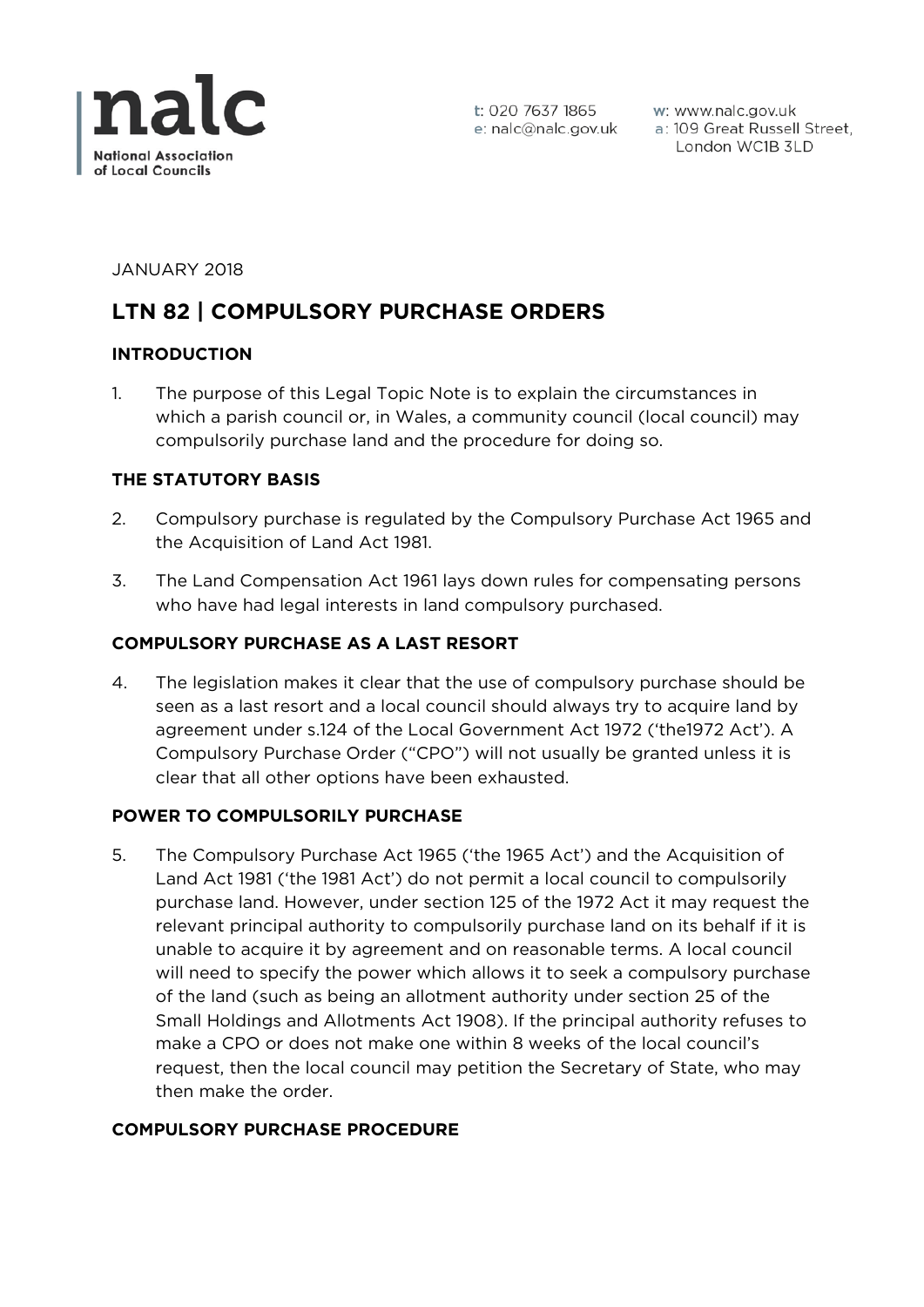

w: www.nalc.gov.uk a: 109 Great Russell Street, London WC1B 3LD

- 6. The Department for Communities and Local Government has produced a booklet about a CPO procedure which can be downloaded using the following link: http://www.communities.gov.uk/publications/planningandbuilding/compuls orypurchase
- 7. The basic steps in the procedure are:
	- a) Request received by principal authority to make a CPO.
	- b) Principal authority obtains information regarding legal interests in the land including serving requisitions for information, title checks and notification to affected persons that their interests in the land can be sold to the authority or a CPO will be served in due course.
	- c) Draft report regarding compulsory purchase including draft statement of reasons for making, and the draft CPO itself prepared by principal authority staff and presented to principal authority Council.
	- d) Principal authority Council approves the CPO.
	- e) The CPO is formally made, it should specify the basis for the power to compulsorily purchase such as: '………. the acquiring authority is under section 125 of the Local Government Act 1972 hereby authorised to purchase compulsorily on behalf of the parish council of ……… the land described in paragraph 2 for the purpose of providing land for use as a burial ground .
	- f) Advertisements are placed in the press, formal notices including a copy of the CPO and the statutory forms served upon all persons with legal interests in the land or any land likely to be adversely affected by the CPO.
- 8. There is a 28 day objection period. If objections are received the Secretary of State will direct a CPO public inquiry to be held. The timescale is set by the Secretary of State and will normally involve a pre-inquiry meeting and a formal open public inquiry into whether the CPO should be confirmed or not. Once the Inquiry has been completed, the Inspector will put a report before the Secretary of State who will decide whether to confirm the CPO as drafted, modify it, or reject the CPO.
- 9. If there are no objections the Secretary of State will confirm the CPO.
- 10. Once a CPO has been confirmed the principal authority will serve a General Vesting Declaration (GVD) (or a Notice to Treat / Entry) which will transfer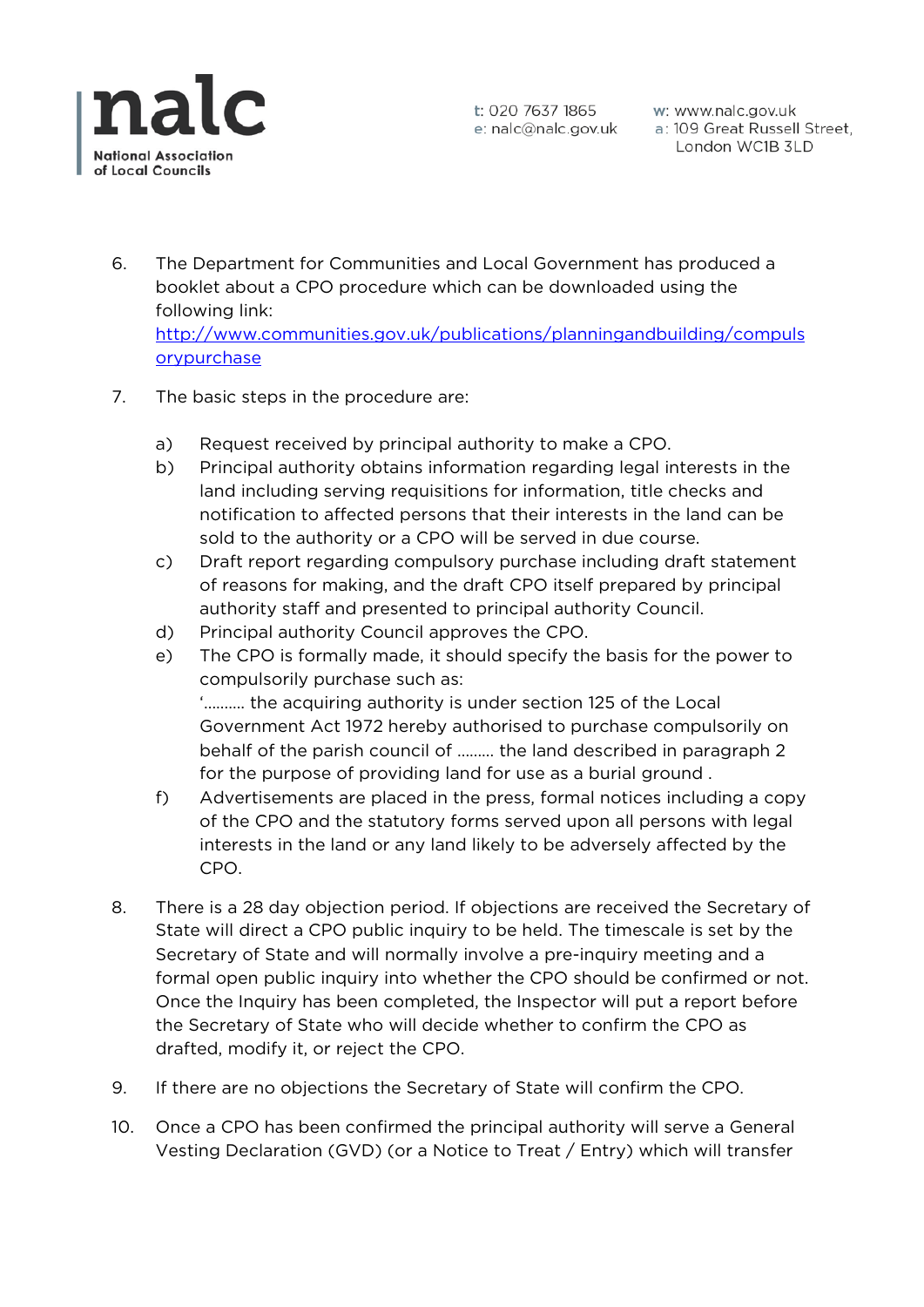

w: www.nalc.gov.uk w: www.nalc.gov.uk<br>a: 109 Great Russell Street,<br>London WC1B 3LD London WC1B 3LD

the legal interest from the then owner to the principal authority which will then transfer it to the local council.

11. A principal authority which makes a CPO on behalf of a local council can recover from the latter the expenses that it has incurred. This includes the administrative expense; the cost of any inquiry; the legal costs awarded to successful statutory objectors (should the order not be confirmed, or confirmed in part only); statutory compensation (including, where appropriate, any additional disturbance or other loss payments) to which the dispossessed owners is entitled; and any compensation payable to adjoining owners who may be adversely affected and entitled to claim.

# **COMPENSATION**

12. The Land Compensation Act 1961 ('the 1961 Act') requires the principal authority to compensate a person who has had legal interests compulsory purchased, or adversely affected. This is based upon putting that individual into a similar position to that before they lost their land. The DCLG produces a series of three booklets explaining the compensation provisions for different types of premises (business, agriculture and residential). These can be accessed via the following link:

https://www.gov.uk/government/collections/compulsory-purchase-systemguidance

- 13. There are four categories of compensation:
	- Value of the Land Taken;
	- Severance & Injurious Affection;
	- Disturbance; and
	- Fees.
- 14. In assessing the value of the land the CPO itself should be ignored. In other words the land is valued on the basis of the open market value assuming that no CPO exists. The value of the land is set by the principal authority in discussion with the land owner and their professional advisors. If agreement cannot be reached the landowner may challenge the principal authority's value of the land in the Upper Tribunal (Lands Chamber).
- 15. Severance and injurious affection is compensation for the effect of the CPO on retained land where only part of a land holding is compulsorily purchased.
- 16. Disturbance compensation is payable to the occupier of the premises subject to the CPO to reflect the cost and inconvenience of having to move out of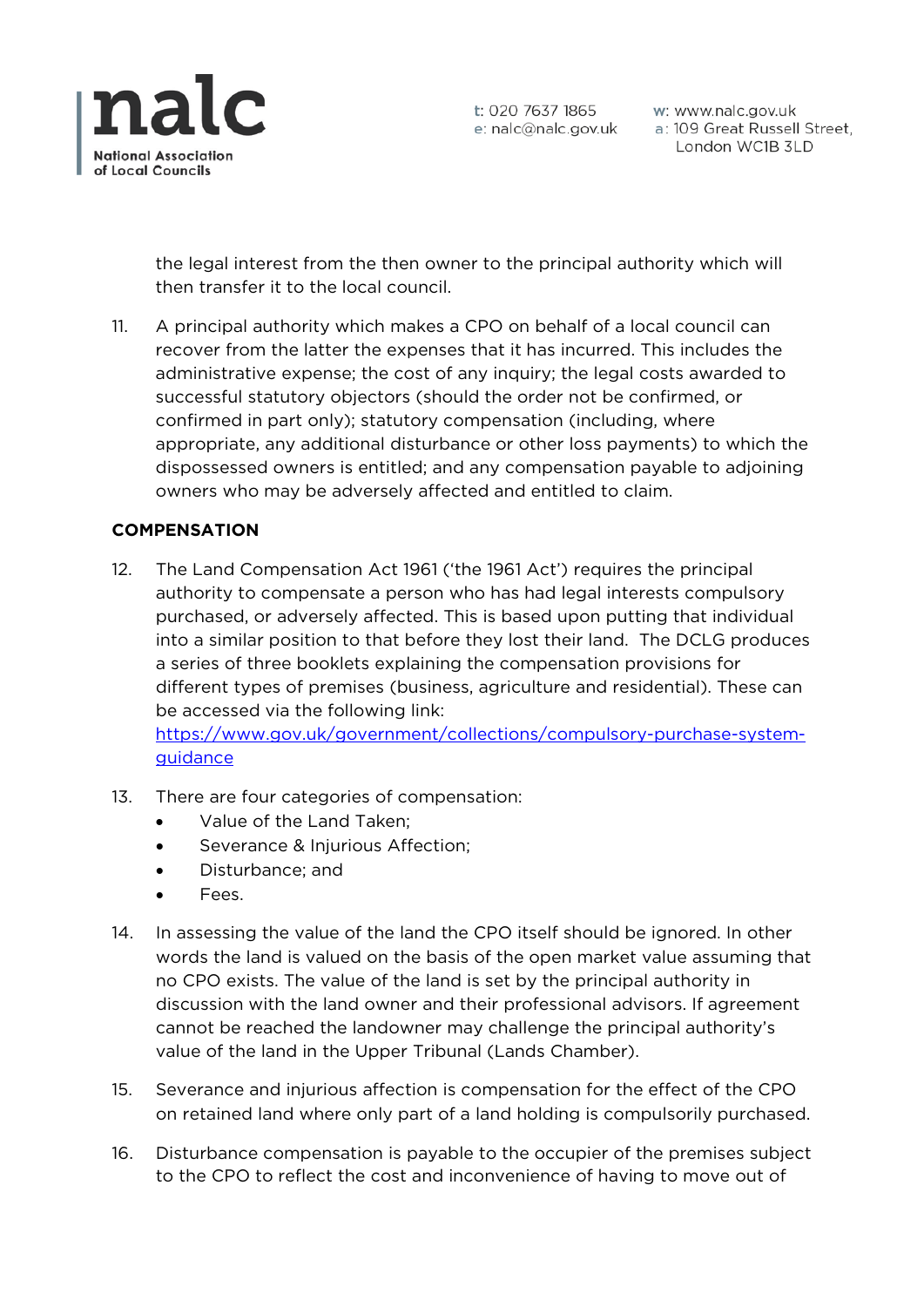

w: www.nalc.gov.uk a: 109 Great Russell Street, London WC1B 3LD

the premises. For a dwelling the payment is 10% of the market value of the property to a maximum of £47,000. For business premises the calculations vary dependent on the nature of the effect on the business and can include things such as removal expenses or loss of goodwill.

17. Fees are disbursements incurred by the person whose land is to be purchased such as professional survey/ mortgage fee and solicitors fees for the purchase of a replacement property; disconnection/ connection of utilities; adaptations to new property or to fixtures and fittings.

# **CHANGES TO THE PROPOSED SCHEME AFTER THE CPO IS CONFIRMED.**

- 18. Once the CPO has been confirmed the overall proposed scheme can still be amended so long at it remains basically for the same end. Any General Vesting Declaration made following the confirmation of the CPO will be valid.
- 19. Thus in the case of *R (on the application of Argos) v Birmingham City Council* (2011) the Administrative Court considered the issue of the effect of changes in the proposed scheme for which a CPO was being used. In that case the council and Railtrack had a plan to regenerate a station and attached shopping area. Argos was situated in the shopping area and was due to be able to continue to trade through the redevelopment and afterwards. The CPO was confirmed. The council then made some changes to the redevelopment plan and issued a General Vesting Declaration in respect of Argos's property. The property was now to be included in a large department store and no longer available to Argos. They took Judicial Review proceedings against the council as the CPO was for a different plan than that originally set out and confirmed. The Administrative Court held that the plan was still substantially the same and did not have to be identical to the proposal originally put forward for the CPO. The longer-term purpose of the scheme has to fall within the CPO and in this case it did so.
- 20. In summary obtaining a CPO can, in any but the simplest case, be a long and expensive process. Indications of likely time scales and costs are given in the Appendix to this LTN.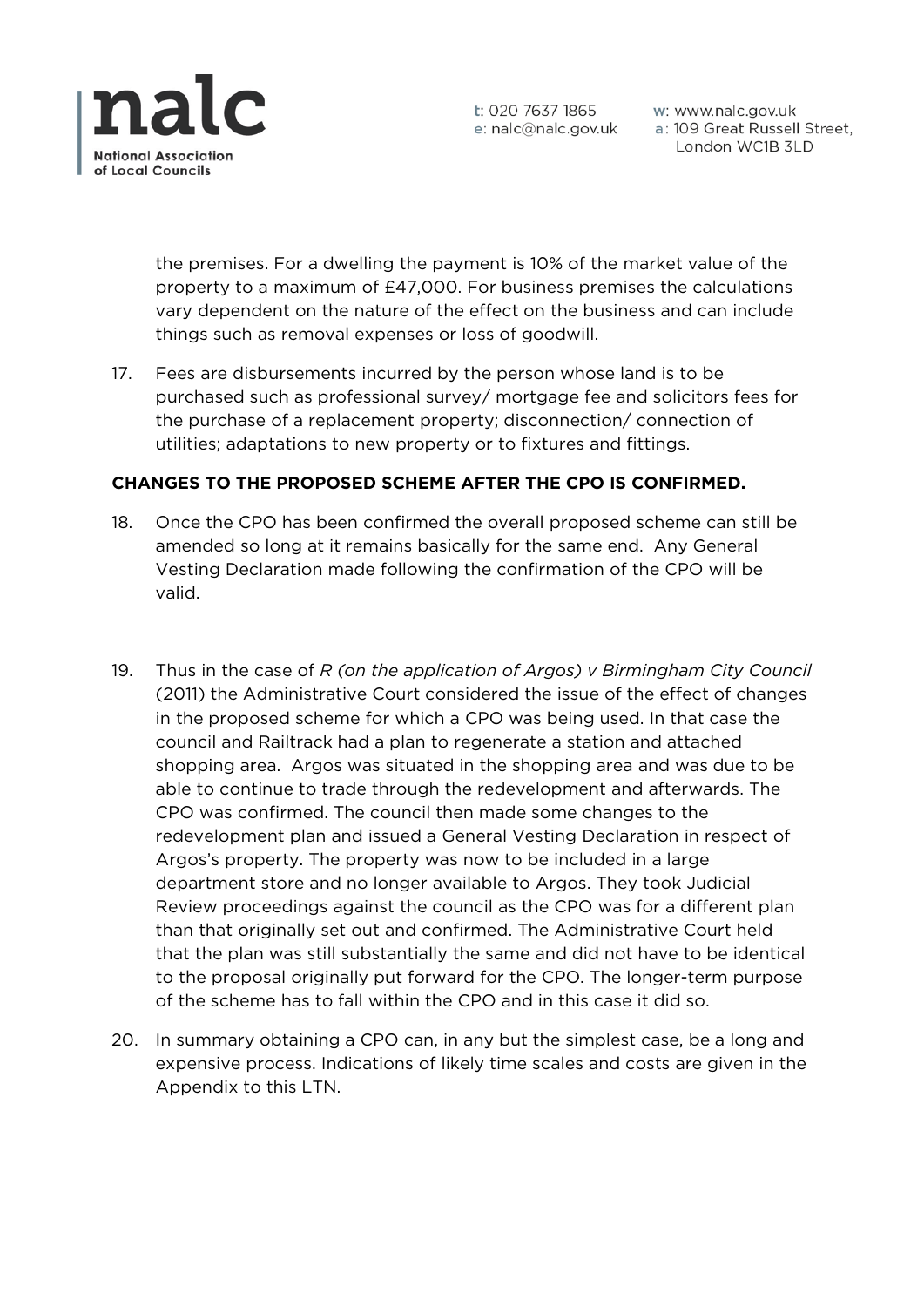

t: 020 7637 1865

t: 020 7637 1865 w: www.nalc.gov.uk<br>e: nalc@nalc.gov.uk a: 109 Great Russell Street, London WC1B 3LD

# **APPENDIX**

# **STAGES IN OBTAINING A COMPULSORY PURCHASE ORDER (CPO)**

## **PRELIMINARY (estimated time 12-18 months)**

- Initial discussions on the scheme
- Identification of the area to be purchased
- Discussion with affected statutory bodies and undertakers
- Preliminary public consultation
- Preliminary Identification of third party interests
- Approval for principal authority involvement
- Identification of appropriate CPO powers
- Outline confirmation of scheme funding and viability

## **PREPARATION (estimated time 9-18 months)**

- Procurement of lawyers, valuers and other experts
- Full financial viability
- Planning and other consents
- Further identification of any affected third parties
- Preparation of any necessary relocation strategy

#### **DECISION (estimated time 3 months)**

- Full report considered by principal authority
- Liability to payment of compensation determined

# **PROPOSAL DEVELOPMENT (estimated time 6-9 months)**

- Intensive discussions and negotiations with third parties
- Scheme viability validation
- Final Identification of all known affected third parties
- Drafting Statement of Reasons
- Consultation on any draft necessary Highway Orders

# **MAKING THE CPO (estimated time 6 months)**

- CPO resolution by principal authority
- Making, and serving the CPO
- Making and serving any Highway Orders
- Receiving objections
- Negotiating with any objectors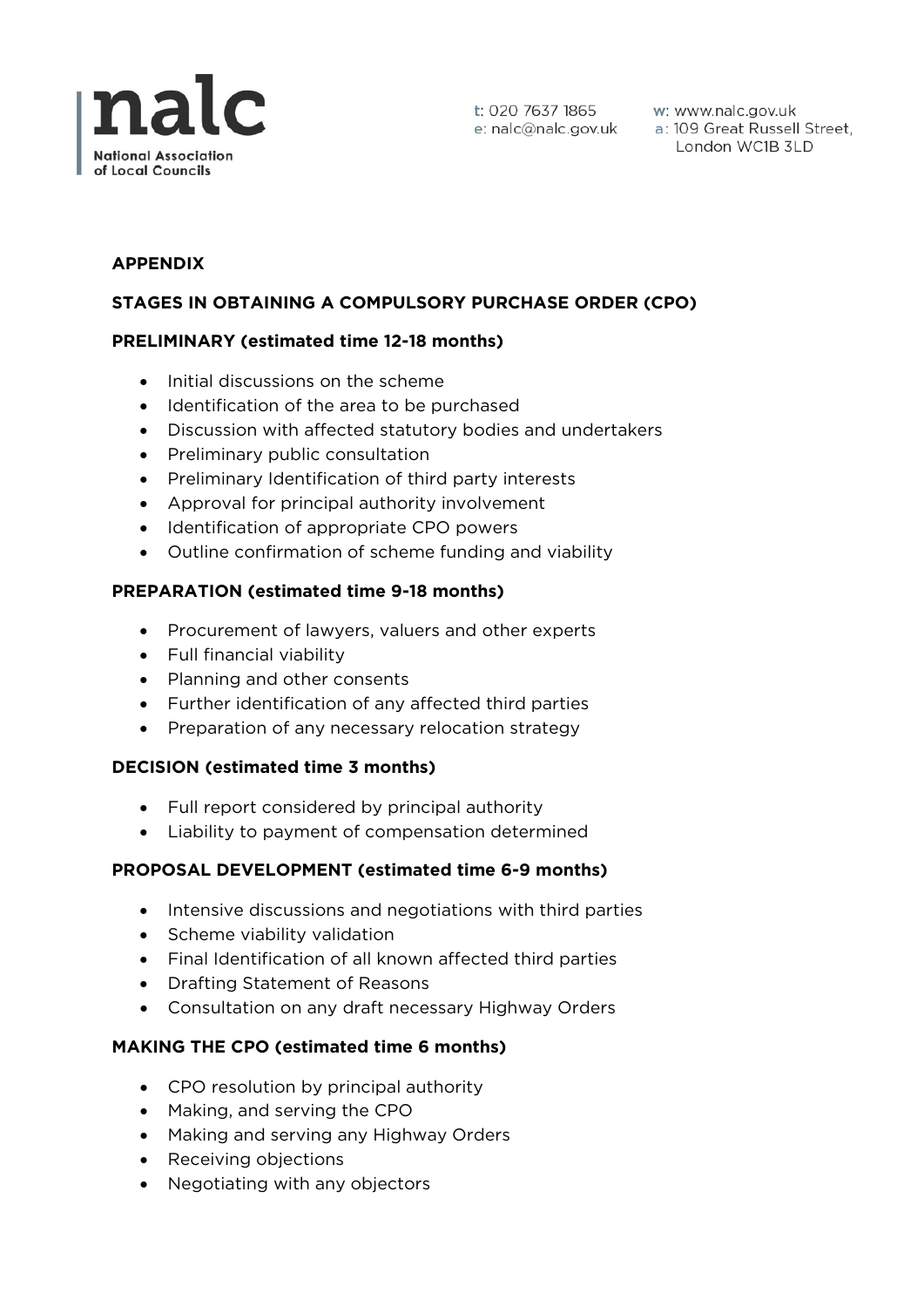

w: www.nalc.gov.uk a: 109 Great Russell Street, London WC1B 3LD

# **PREPARATION FOR PUBLIC ENQUIRY (estimated time 6 months)**

- Full instructions to selected advocate
- Finalisation of evidence
- Inquiry arrangements with Planning Inspectorate

## **PUBLIC INQUIRY (estimated time 1 month)**

# **PUBLIC INQUIRY DECISION (estimated time 6-12 months plus additional time if his decision is challenged by judicial review)**

• Decision issued by Secretary of State

# **GENERAL VESTING DECLARATION (estimated time 3 months)**

#### **COMPENSATION (estimated time up to 5 years)**

• Agreement of compensation or contested compensation claims

There will be fees and expenses payable for lawyers, professional surveyor / valuer, various expert consultants and the public inquiry (including the inspector) which will vary from case to case but will be in the order of £100,000 to £500,000 depending upon whether there are objections and the number and nature of objectors. Further fees may be payable if there is a Judicial Review of the CPO. Compensation is payable in addition.

| LTN | Title                                                      | <b>Relevance</b>                                                                            |
|-----|------------------------------------------------------------|---------------------------------------------------------------------------------------------|
| 45  | Disposal and<br>appropriation of land by<br>local councils | Explains the statutory duties which councils<br>are subject to when dealing with land.      |
| 72  | Highways                                                   | Sets out the powers of local councils in<br>respect of highways.                            |
| 75  | Lease Negotiations                                         | In respect of a disposal of land by grant of<br>lease (or assignment), explains the process |

#### **Other Legal Topic Notes (LTNs) relevant to this subject:**